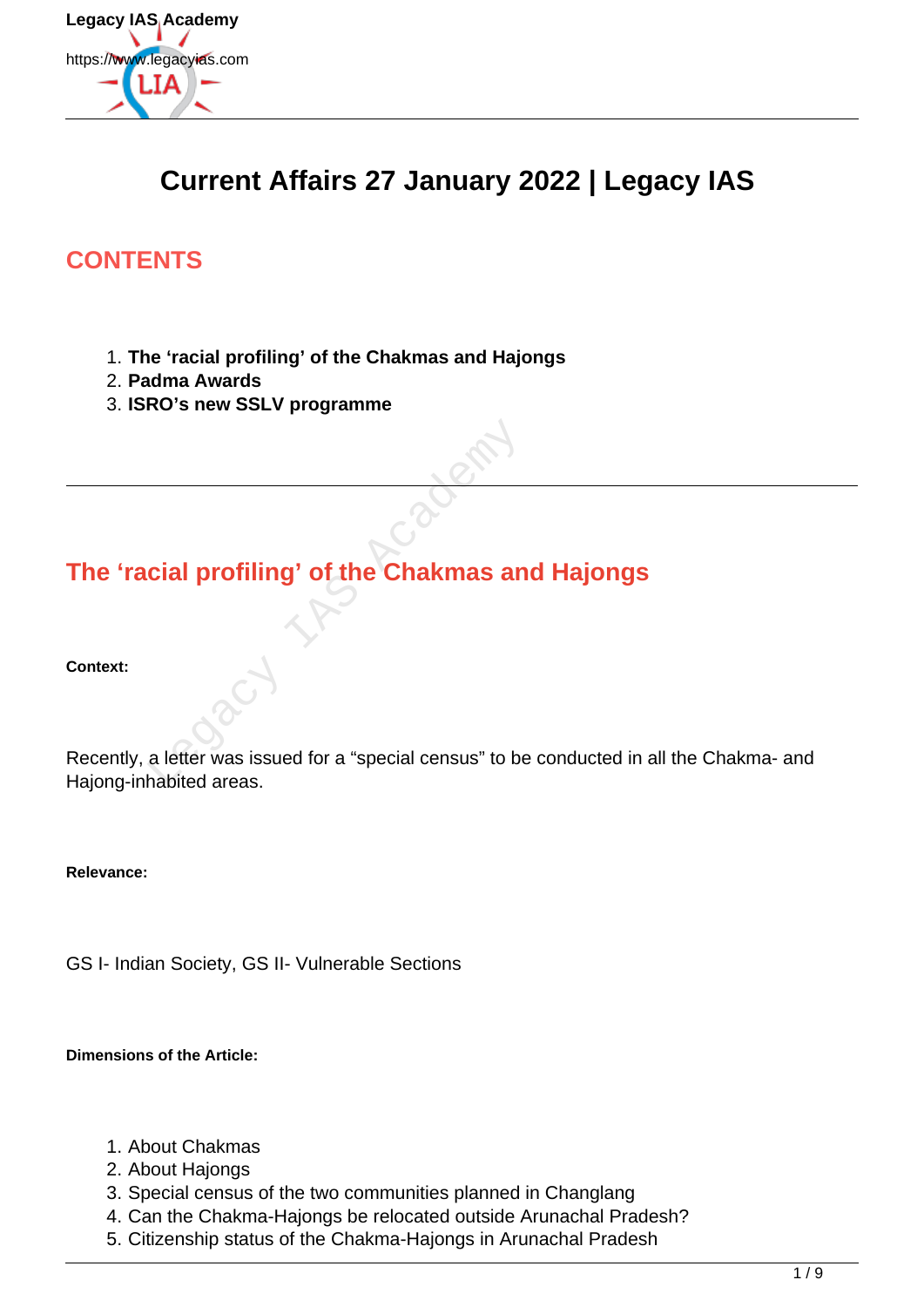

## **About Chakmas**

- The Chakma people, are a native group from the eastern-most regions of the Indian subcontinent.
- They are the largest ethnic group in the Chittagong Hill Tracts region in southeastern Bangladesh, and in Mizoram.
- They are the second largest ethnic group, and in Tripura, India.
- After the Kaptai dam tragedy, 40-50 thousand Chakmas migrated to Arunachal Pradesh in 1964 and 20-30 thousand Chakmas in Assam.
- The Chakma language (written in the Chakma script) is part of the Indo-Aryan language family of the Indian subcontinent.
- Most Chakma people are adherents of Therevada Buddhism
- The community is headed by the Chakma Raja, whose status as a tribal head has been historically recognized by the Government of British India and the Government of Bangladesh. The Chakma language (written in the Chakma scomily of the Indian subcontinent.<br>
Sost Chakma people are adherents of Therevade community is headed by the Chakma Raja, vectorically recognized by the Government of Briting<br>
Ia

# **About Hajongs**

- The Hajong are a tribal group native to the Indian subcontinent, notably in the northeast Indian states and Bangladesh.
- Majority of them are settled in India.
- Hajongs are predominantly rice farmers.
- Hajong have the status of a Scheduled Tribe in India.
- The Hajongs are Hindus and observe Hindu rites and customs.

### **Special census of the two communities planned in Changlang**

- On November 26, 2021, a letter was issued to the officials in Miao, Bordumsa, Kharsang and Diyun circles of the Changlang district for a "special census" to be conducted in all the Chakma- and Hajong-inhabited areas from December 11 to 31.
- Chakma organisations said the census was nothing but racial profiling of the two communities because of their ethnic origin and violated Article 14 of the Indian Constitution and Article 1 of the International Convention on the Elimination of All Forms of Racial Discrimination, ratified by India.
- The census plan was dropped after the Chakma Development Foundation of India petitioned the Prime Minister's Office and Rashtriya Swayamsevak Sangh chief Mohan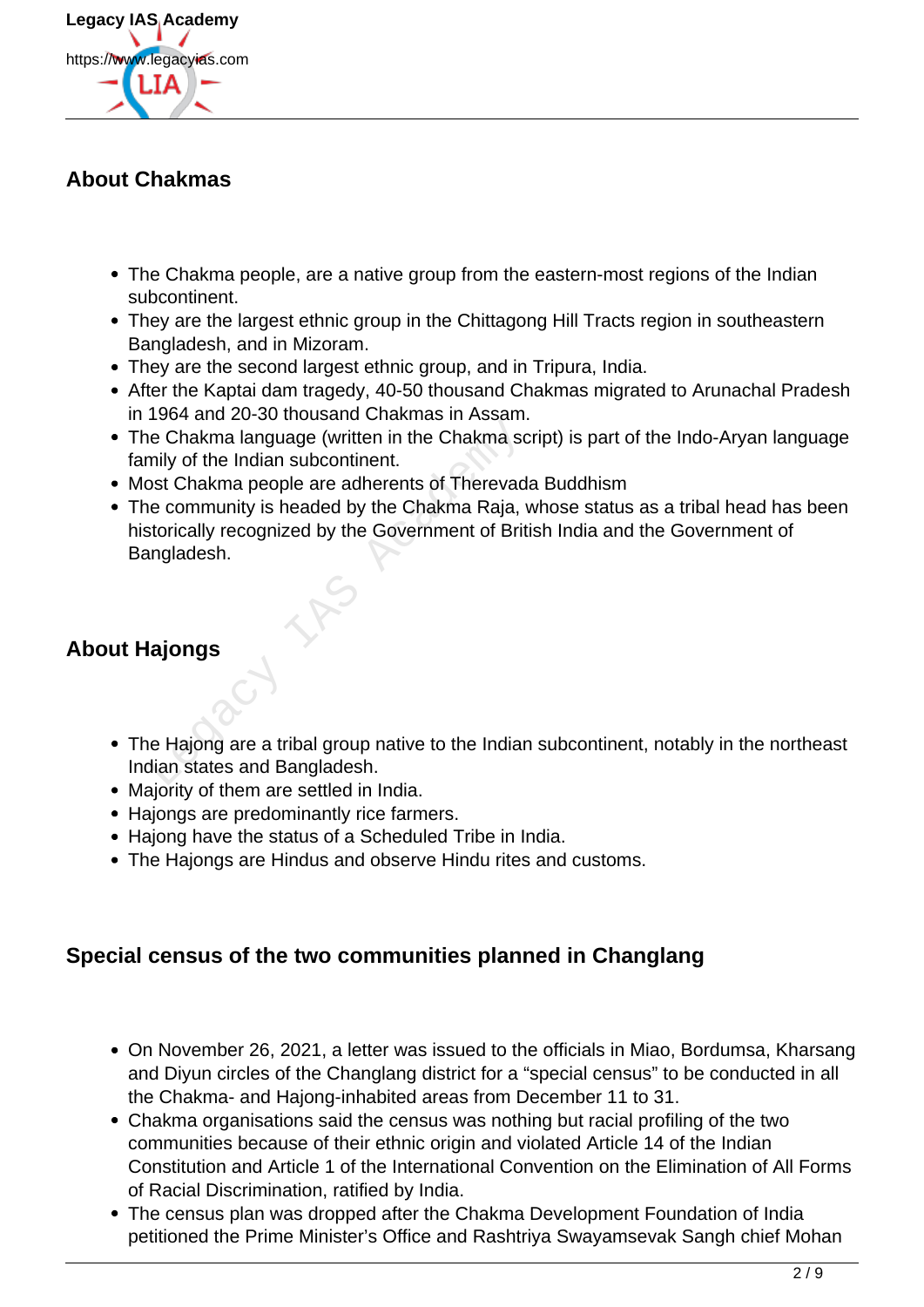

## **Can the Chakma-Hajongs be relocated outside Arunachal Pradesh?**

- Organisations such as the All Arunachal Pradesh Students' Union say the Centre did not consult the local communities before settling the Chakma-Hajongs and that the State has been carrying their "burden" for too long.
- Members of the two communities have allegedly been victims of hate crime, police atrocities and denial of rights and beneficiary programmes.
- Based on a complaint lodged with the National Human Rights Commission, the Supreme Court had in January 1996 prohibited any move to evict or expel the Chakma-Hajongs and directed the Central and State governments to process their citizenship. Superior a complaint lodged with the National Hippreme Court had in January 1996 prohibited a<br>
spongs and directed the Central and State gove<br>
e Supreme Court pronounced a similar judgment<br>
ganisation sought implementation
- The Supreme Court pronounced a similar judgment in September 2015 after a Chakma organisation sought implementation of the 1996 order.
- It was also pointed out that Arunachal Pradesh cannot expect other States to share its burden of migrants.

## **Citizenship status of the Chakma-Hajongs in Arunachal Pradesh**

- Members of the two communities had been settled in Arunachal Pradesh six decades ago with a rehabilitation plan, allotted land and provided with financial aid depending on the size of their families.
- Although local tribes claim the population of the migrants has increased alarmingly, the 2011 census says there are 47,471 Chakmas and Hajongs in the State.
- According to the New Delhi-based Chakma Development Foundation of India, the migrants are about 65,000 today and 60,500 of them are citizens by birth under Section 3 of the Citizenship Act, 1955, after having been born before July 1, 1987, or as descendants of those who were born before this date.
- The applications of the remaining 4,500 surviving migrants following the 1996 Supreme Court order have not been processed to date.
	- **Citizenship (Amendment) Act of 2019:** Organisations of the migrants said the Citizenship (Amendment) Act of 2019, which amended two sections of the 1955 Act, has nothing to do with the Chakma-Hajongs since they were permanently settled by the Union of India in the 1960s.
	- **Inner Line Permit:** Since 95% of the migrants were born in the North-East Frontier Agency or Arunachal Pradesh, the Inner Line Permit mandatory under the Bengal Eastern Frontier Regulation of 1873, for outsiders seeking to visit the State, also does not apply to them.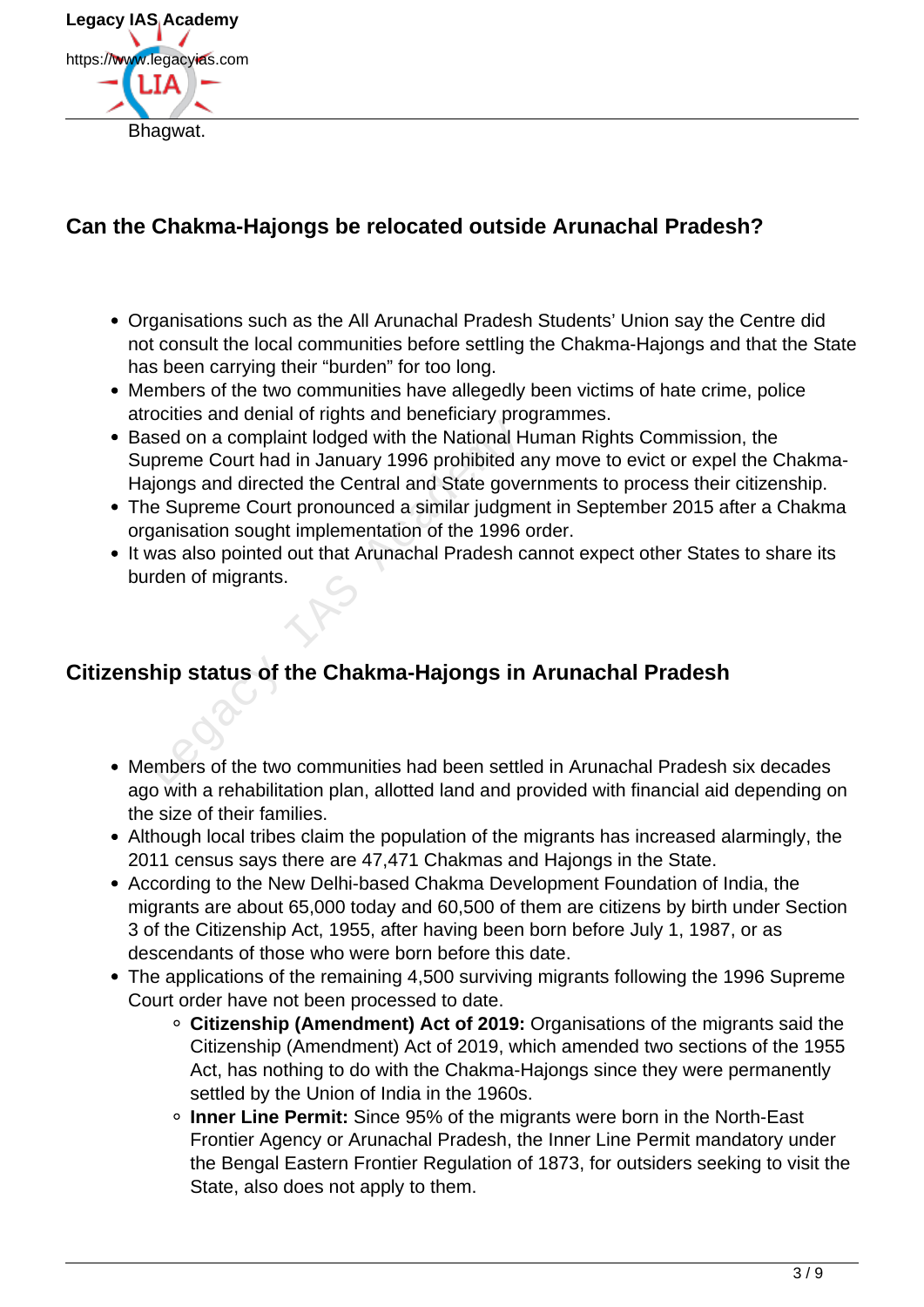

# **Padma Awards**

**Context:**

As many as 128 people ranging from veteran politicians, businessmen, scientists and doctors to artists and ordinary people engaged in public service were announced to have been selected for conferment of Padma awards this year. While most accepted the awards gracefully, former West Bengal CM Buddhadeb Bhattacharjee refused to accept it. ment of Padma awards this year. While most a<br>gal CM Buddhadeb Bhattacharjee refused to a<br>gal CM Buddhadeb Bhattacharjee refused to a<br>gal CM Buddhadeb Bhattacharjee refused to a<br>gal CM Buddhadeb Bhattacharjee refused to a<br>g

**Relevance:**

GS-II Polity and Governance

**Dimensions of the Article:**

- About Padma Awards
- About Bharat Ratna
- Eligibility for Padma awards:
- Nominations of the awardees:
- Selection of the awardees

#### **About Padma Awards**

- The Padma awards are the highest civilian honour of India after the Bharat Ratna.
- They are announced annually on the eve of Republic Day (26th January).
- They were first instituted in 1954 along with Bharat Ratna.
- At that time only Padma Vibhushan existed with three sub-categories Pahela Varg, Dusra Varg and Tisra Varg.
- These were subsequently renamed as
	- Padma Vibhushan,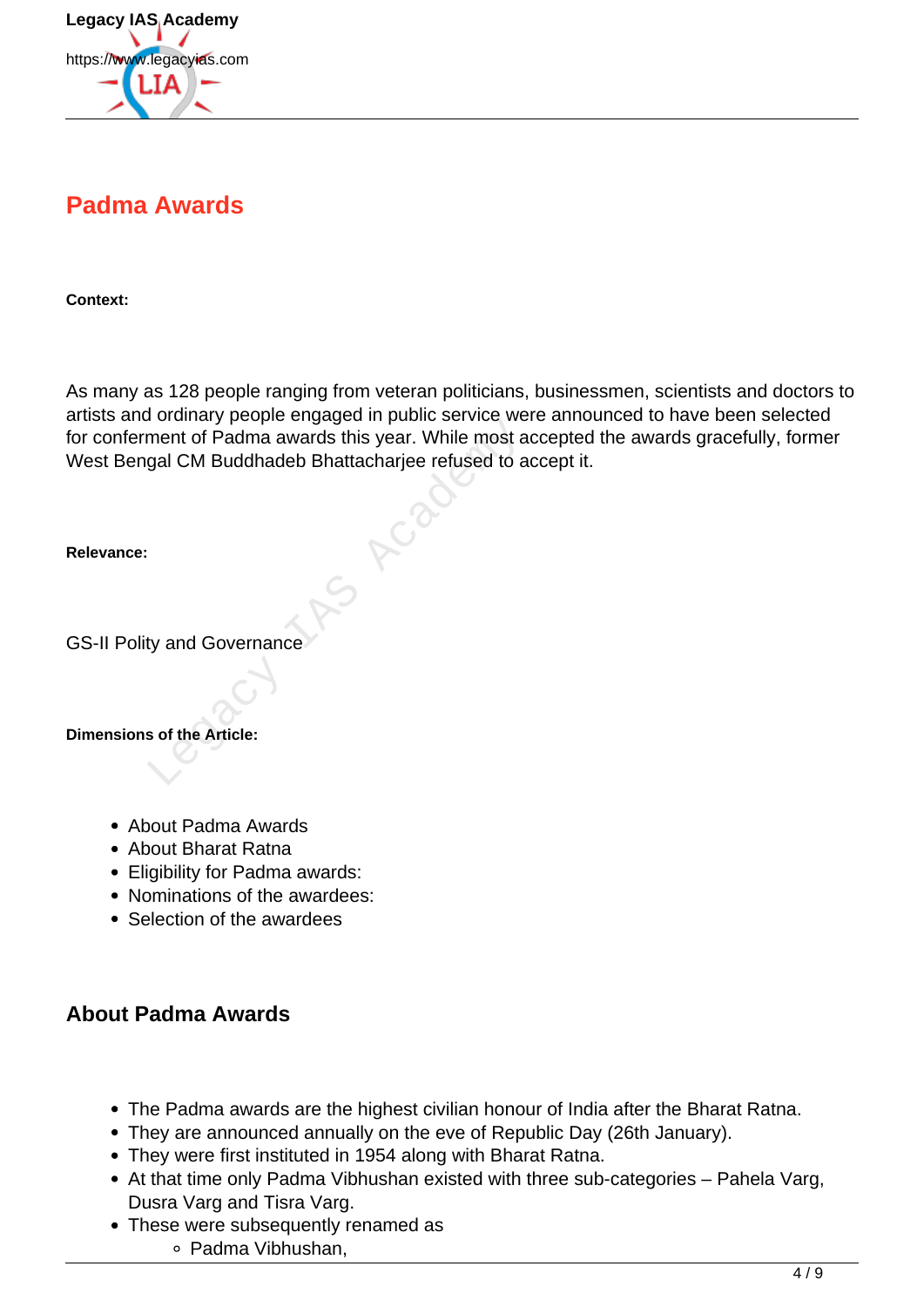

- Padma Bhushan
- Padma Shri
- During the years 1978 and 1979 and 1993 to 1997, Padma awards were not announced.
- The awardees do not get any cash reward but a certificate signed by the President apart from a medallion which they can wear at public and government functions.
- The Awards are given in various disciplines/ fields of activities, viz.- art, social work, public affairs, science and engineering, trade and industry, medicine, literature and education, sports, civil service, etc.
- The total number of awards to be given in a year (excluding posthumous awards and to NRI/foreigners/OCIs) should not be more than 120.

### **About Bharat Ratna**

- Bharat Ratna is the highest civilian award of the country.
- Bharat Ratna is awarded in recognition of exceptional service/performance of the highest order in any field of human endeavour. Subseted Warren Control and Subseted States and States and States and States and States and States are a President of India.<br>
The Commendations for Bharat Ratna are a President of India.<br>
The Commendations for Bharat Ratna
	- Recommendations for Bharat Ratna are made by the Prime Minister to the President of India.
	- Only 3 Bharat Ratna Awards can be given in a year.

#### **Therefore:**

- Bharat Ratna- 1st degree of honour
- Padma Vibhushan- 2nd degree of honour
- Padma Bhushan- 3rd degree of honour
- Padma Shri- 4th degree of honour

**Is it a title?**

- The award does not amount to a title and cannot be used as a suffix or prefix to the awardees' name.
- Article 18 clause 1- Abolishes titles and makes four provisions in that regard: It prohibits the state from conferring any title (except a military or academic distinction) on anybody, whether a citizen or a foreigner.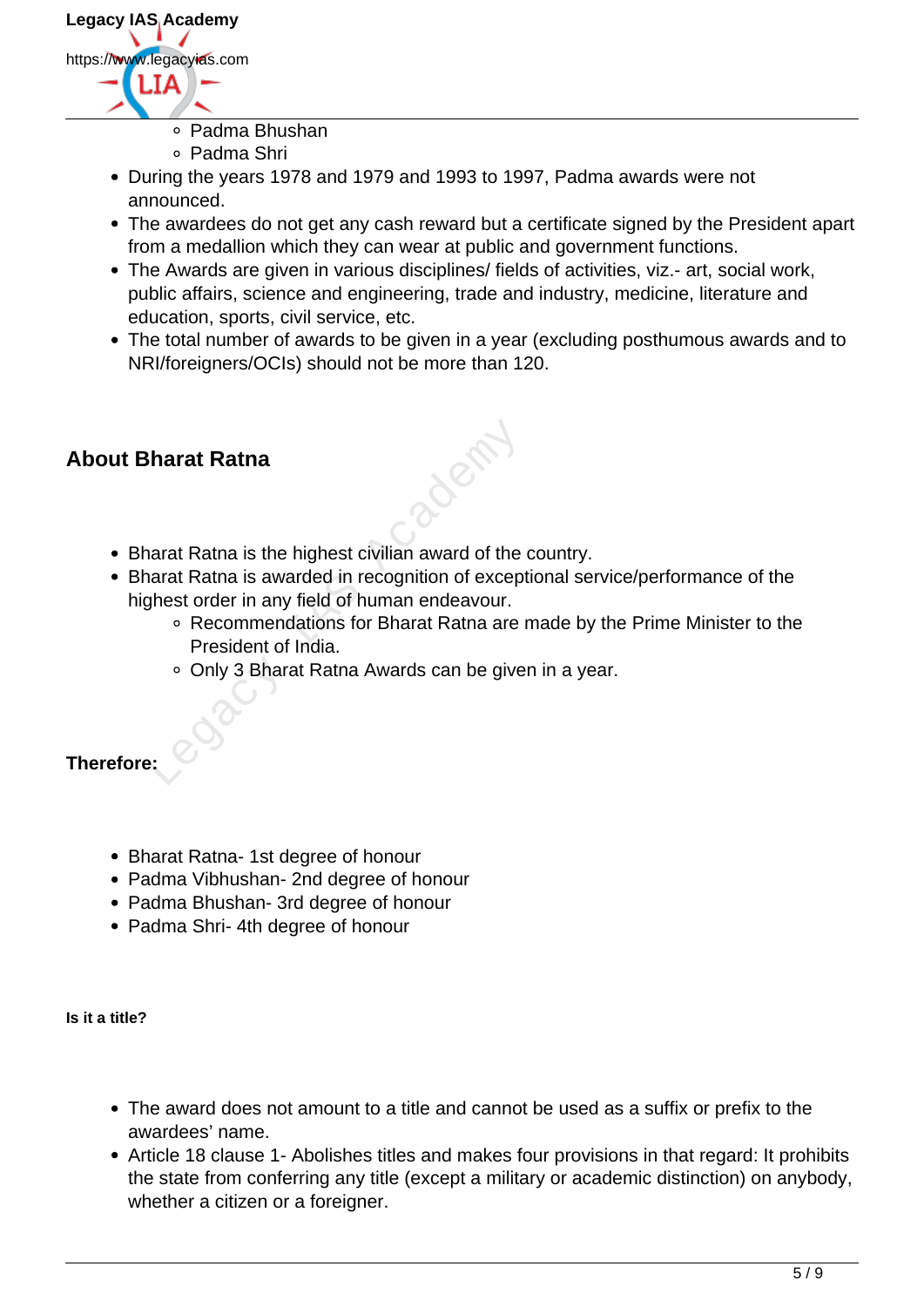

#### **Is the recipient's consent sought?**

- There is no provision for seeking a written or formal consent of the recipient before announcement of the award.
- However, before the announcement, every recipient receives a call from the Ministry of Home Affairs informing him or her about the selection.
- In case the recipient expresses a desire to be excluded from the award list, the name is removed.

#### **Eligibility for Padma awards:**

- All persons without distinction of race, occupation, position or sex are eligible for these awards. However, government servants including those working with PSUs, except doctors and scientists, are not eligible for these awards. ty for Padma awards:<br>
legacy of persons without distinction of race, occupation<br>
vards. However, government servants including<br>
cotors and scientists, are not eligible for these a<br>
lee award seeks to recognise works of dis
- The award seeks to recognise works of distinction and is given for distinguished and exceptional achievements or service in all fields of activities and disciplines.
- According to Padma awards selection criteria, the award is given for "special services" and not just for "long service". "It should not be merely excellence in a particular field, but the criteria has to be 'excellence plus'.

#### **Nominations of the awardees:**

- Any citizen of India can nominate a potential recipient.
- One can even nominate one's own self.
- All nominations are to be done online where a form is to be filled along with details of the person or the organisation being nominated.
- An 800-word essay detailing the work done by the potential awardee is also to be submitted for the nomination to be considered.
- The government opens the Padma awards portal for nominations between May 1 and September 15 every year.
- It also writes to various state governments, governors, Union territories, central ministries and various departments to send nominations.
- There is also no rigid criteria or trenchant formula for selection, according to MHA. However, the lifetime achievement of an individual is among the main considerations.

#### **Selection of the awardees**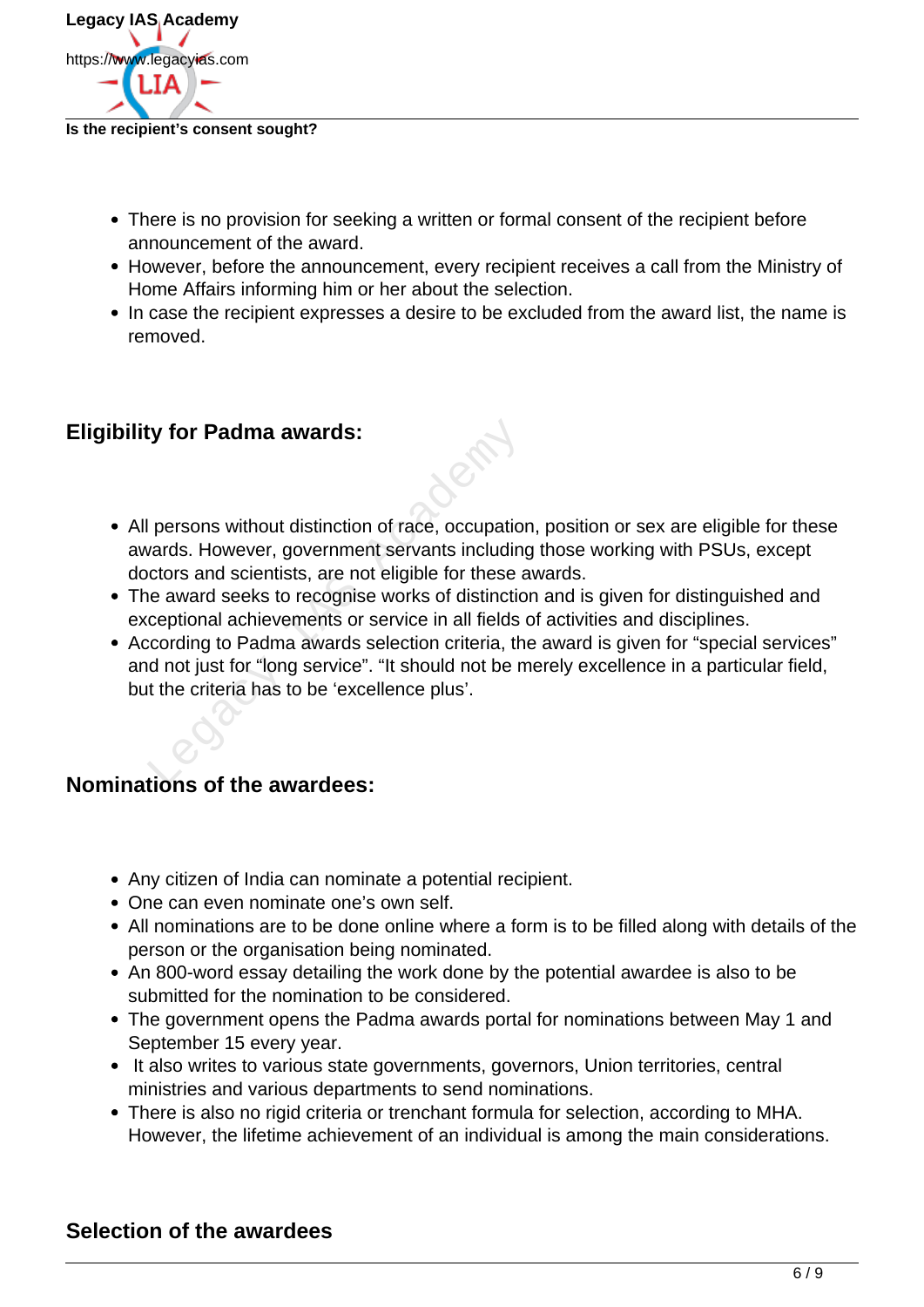

- All nominations received for Padma awards are placed before the Padma Awards Committee, which is constituted by the Prime Minister every year.
- The Padma Awards Committee is headed by the Cabinet Secretary and includes Home Secretary, Secretary to the President and four to six eminent persons as members.
- The recommendations of the committee are submitted to the Prime Minister and the President of India for approval.
- Sources said once a preliminary selection is made, the antecedents of the selected awardees are verified using the services of central agencies to ensure nothing untoward has been reported or come on record about them. A final list is then prepared and announced.

# **ISRO's new SSLV programme**

#### **Context:**

ISRO's indigenous new launch rockets, called the Small Satellite Launch Vehicle (SSLV), is likely to have much-delayed. New SSLV programme

**Relevance:**

GS III- Science and Technology

**Dimensions of the Article:**

- 1. About Small Satellite Launch Vehicle (SSLV)
- 2. About New Space India Limited (NSIL)

# **About Small Satellite Launch Vehicle (SSLV)**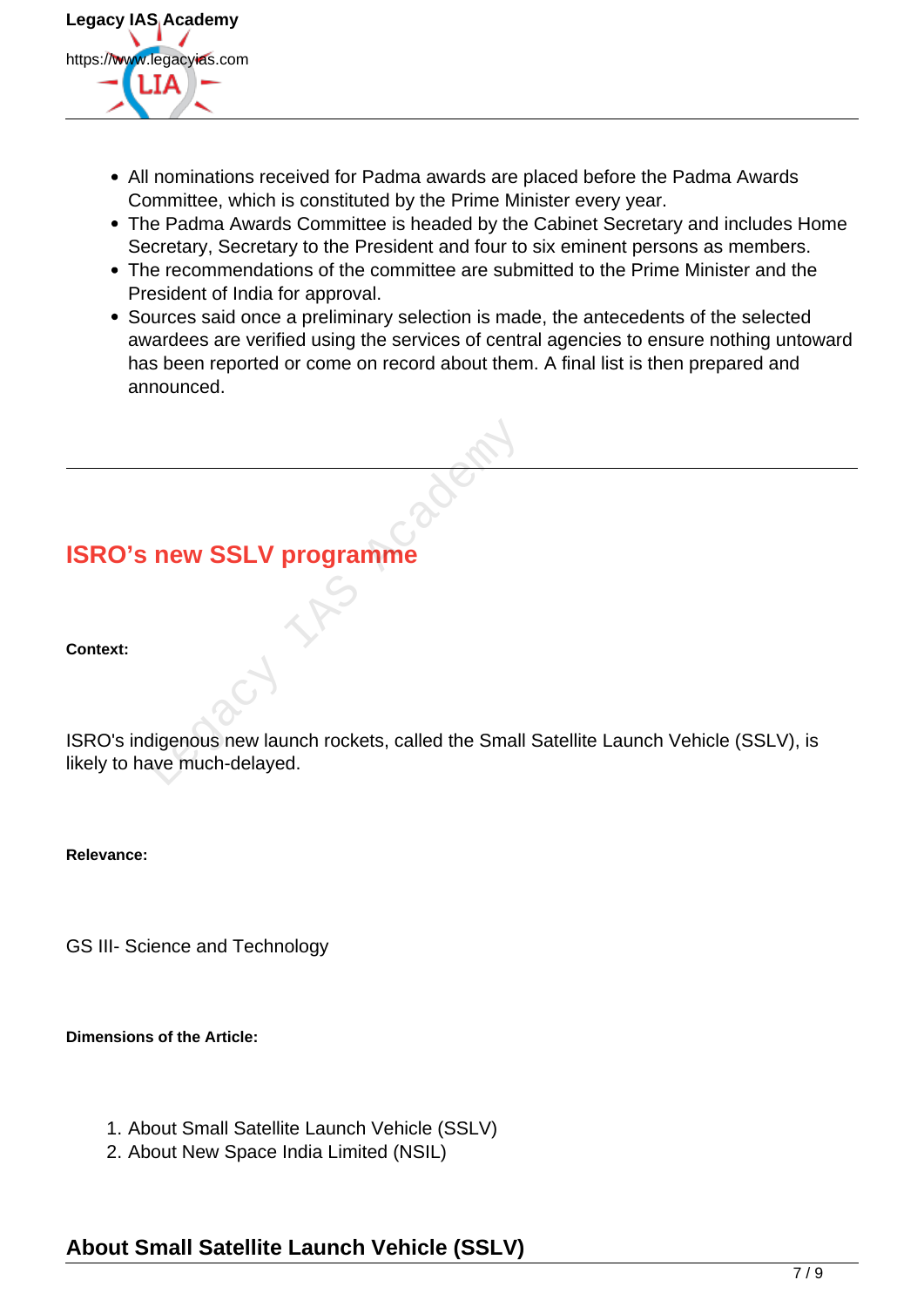

- The SSLV is intended to cater to a market for the launch of small satellites into low earth orbits which has emerged in recent years on account of the need for developing countries, private corporations, and universities for small satellites.
- The launch of small satellites has until now been dependent on 'piggy-back' rides with big satellite launches on ISRO's work-horse – the Polar Satellite Launch Vehicle which has had over 50 successful launches so far.
- The launch of small satellites as a consequence has been dependent on the finalising of launch contracts for the larger satellites by ISRO.
- The launch of the maiden flight of the SSLV was scheduled for July 2019 but has been delayed due to setbacks from the Covid 19 crisis and other issues.
- The SSLV can carry satellites weighing up to 500 kg to a low earth orbit while the tried and tested PSLV can launch satellites weighing in the range of 1000 kg.
- The SSLV is the smallest vehicle at 110-ton mass at ISRO.
- It will take only 72 hours to integrate, unlike the 70 days taken now for a launch vehicle.
- Only six people will be required to do the job, instead of 60 people.
- The entire job will be done in a very short time and the cost will be only around Rs 30 crore.
- SSLV is perfectly suited for launching multiple microsatellites at a time and supports multiple orbital drop-offs. The development and manufacture of the SSLV are expected to create greater synergy between the space sector and private Indian industries – a key aim of the space ministry. Legacy Controlling and the solution of state of SLV can launch satellites weighing in the SSLV is the smallest vehicle at 110-ton mas will take only 72 hours to integrate, unlike the 7 hly six people will be required to do
- One of the aims of the newly-created ISRO commercial arm, New Space India Limited (NSIL), is to use research and development carried out by ISRO over the years for commercial purposes through Indian industry partners.

# **About New Space India Limited (NSIL)**

- The establishment of NSIL was announced in Budget 2019.
- One of the mandates of NSIL is to mass-produce and manufacture the SSLV and the more powerful PSLV in partnership with the private sector in India through technology transfers.
- Its aim is to use research and development carried out by ISRO over the years for commercial purposes through Indian industry partners.
- It differs from ISRO's existing commercial arm Antrix Corporation:
- Antrix will handle ISRO's commercial deals for satellites and launch vehicles with foreign customers.
- NSIL will deal with capacity building of local industry for space manufacturing.